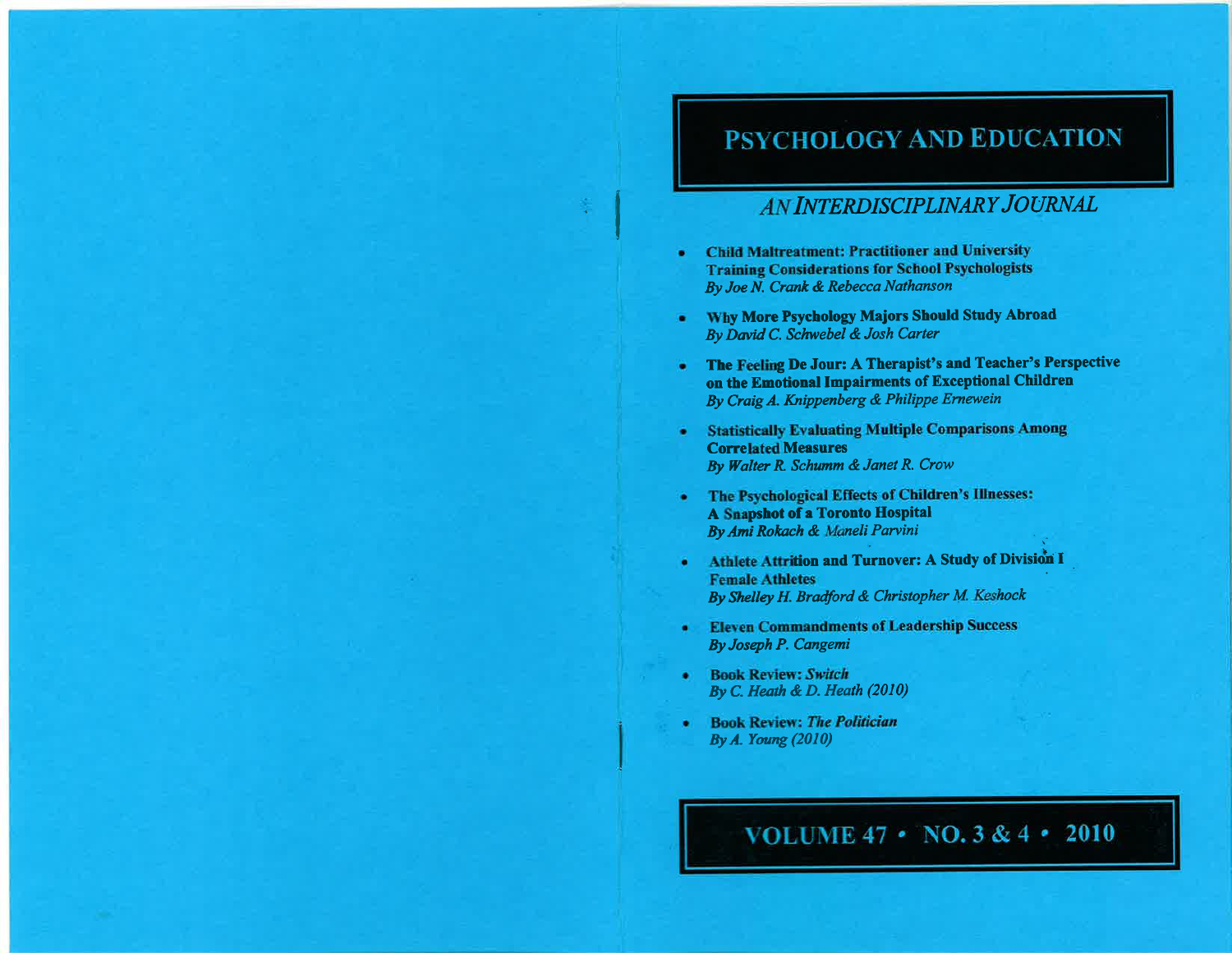# **PSYCHOLOGY AND EDUCATION An Interdisciplinary Journal**

**JOSEPH P. CANGEMI Editor Emeritus Western Kentucky University** 

**TONY-ADAMS ABURIMÉ** 

South Carolina State University

**LIVINGSTON ALEXANDER** 

University of Pittsburgh-Bradford

**BAHMAN BALUCH** 

Middlesex University, England

**JOHN A. BLAZER** 

Former Editor, PSYCHOLOGY

**HAROLD BRIGGS** 

**Portland State University** 

**RUSSELL CASSEL** 

Past Editor, EDUCATION

**R. WILBURN CLOUSE** 

Vanderbilt University

**HILARY S. CZAPLICKI** 

Bensalem, PA

**CASIMIR J. KOWALSKI** Editor South Carolina State University

**EDITIORIAL BOARD** 

**HOWARD D. HILL** South Carolina State University

**KANWAR HABIB KHAN** Chief Academic Officer **Stratford University, Virginia** 

> **MITCHELL E. MARSH** St. Elizabeth Medical Center Lincoln, NE

**PAMELA C. LAURSEN** Orangeburg, SC

> A. A. OLOWU Editor, Ife Psychologia Ife-Ife, Nigeria

**CHRISTOPHER ORPEN Boumemouth Polytechnic** Dorset, England

**WILLIAM E. KELLY Robert Morris University** 

**JOEL C. SNELL** 

**Associate Editor** 

Kirkwood College

**GEORGE UHLIG** University of South Alabama

**TATYANA N. USHAKOVA** Editor, FOREIGN PSYCHOLOGY Moscow, Russia

**TIBOR VAMOS Hungarian Academy of Sciences** 

> **ROGER ZARRUK University of Santo Tomas** Bucaramanga, Colombia

**RICHARD ZELICHOWSKI Polish Academy of Sciences** Warsaw, Poland

**F. RICHARD FERRARO** University of North Dakota

PSYCHOLOGY AND EDUCATION is a quality journal devoted to basic research, theory, and techniques and arts of practice in the general field of psychology and education. PSYCHOLOGY AND EDUCATION is published biannually beginning V 47 (#182) and 47(#384) 2010 two times annually. There are numerous papers on important aspects of psychology and education which can find no place in the professional literature. This journal is dedicated to filling this void.

Preparation of manuscripts: In formal aspects, the manuscripts should follow closely the general directions given in the Publication Manual of the American Psychological Association (5th Edition), EXCEPTIONS: All data in photographs, tables, drawings, figures and graphs must be simplified and stated in the RESULTS section of the paper. All papers must be formatted in MSWord, typed, Times New Roman font #12, double spaced, with 1 inch margins, and submitted electronically or printed manuscript in original copy. Manuscripts must be accompanied by an abstract of about 70-100 words. The abstract should conform to the style of Psychological Abstracts.

Individual subscription rates: U.S. - \$22.00 per year; Canada, Mexico - \$22.00 + \$5.00 additional for postage; overseas \$22.00 + \$7.00 for postage airmail. Back Dated Issues - \$9.00 each mailed in the U.S., and \$11 for overseas (postage included). Multiple year subscriptions may be ordered at current yearly rates. Air mail for overseas subscriptions.

PSYCHOLOGY AND EDUCATION, the Editor, nor the Board of Editors (individually or collectively), assumes no responsibility for statements of fact or opinion in the papers printed. Authors are responsible for obtaining copyright permissions. Advertising rates supplied on request. Books for review should be sent to the Editor.

**Business & Editorial correspondence to:** Dr. Casimir J. Kowalski, Editor PSYCHOLOGY AND EDUCATION P.O. Box 7487, SCSU 300 College St, NE Orangeburg, SC 29117 ckowalski@scsu.edu

**Community College Editorial** Dr. Joel C. Snell, Associate Editor PSYCHOLOGY AND EDUCATION P. O. Box 2068, Kirkwood College Cedar Rapids, Iowa 52406

Articles in PSYCHOLOGY AND EDUCATION are abstracted in Psychological Abstracts, PsySCAN, Current Index to Journals in Education, Community Mental Health Review, Communication Abstracts, International Political Science Abstracts, Sage Family Studies Abstracts, Sage Public Administration Abstracts, Sage Human Resources Abstracts, indexed in Mental Health Book Reviews, and reproduced by University Microfilms. PSYCHOLOGY AND EDUCATION is listed in Ulrich's International Periodicals Directory and The Standard Periodical Directory.

PSYCHOLOGY AND EDUCATION © 2010

## **PSYCHOLOGY AND EDUCATION An Interdisciplinary Journal**

### **Table of Contents**

| <b>Training Considerations for School Psychologists</b><br>By Joe N. Crank & Rebecca Nathanson                                                                                |     |
|-------------------------------------------------------------------------------------------------------------------------------------------------------------------------------|-----|
| Why More Psychology Majors Should Study Abroad<br>By David C. Schwebel & Josh Carter                                                                                          | 17  |
| The Feeling De Jour: A Therapist's and Teacher's<br>Perspective on the Emotional Impairments of<br><b>Exceptional Children</b><br>By Craig A. Knippenberg & Philippe Ernewein | 22  |
| <b>Statistically Evaluating Multiple Comparisons Among </b><br><b>Correlated Measures</b><br>By Walter R. Schumm & Janet R. Crow                                              | -27 |
| The Psychological Effects of Children's Illnesses:<br>A Snapshot of a Toronto Hospital<br>By Ami Rokach & Maneli Parvini                                                      | 31  |
| Athlete Attrition and Turnover: A Study of Division I<br><b>Female Athletes</b><br>By Shelley H. Bradford & Christopher M. Keshock                                            | 42  |
| Eleven Commandments of Leadership Success<br>By Joseph P. Cangemi                                                                                                             | 47  |
| By C. Heath & D. Heath $(2010)$                                                                                                                                               | 49  |
| By A. Young (2010)                                                                                                                                                            | 50  |

Volume  $47 \bullet$  No. 3&4, 2010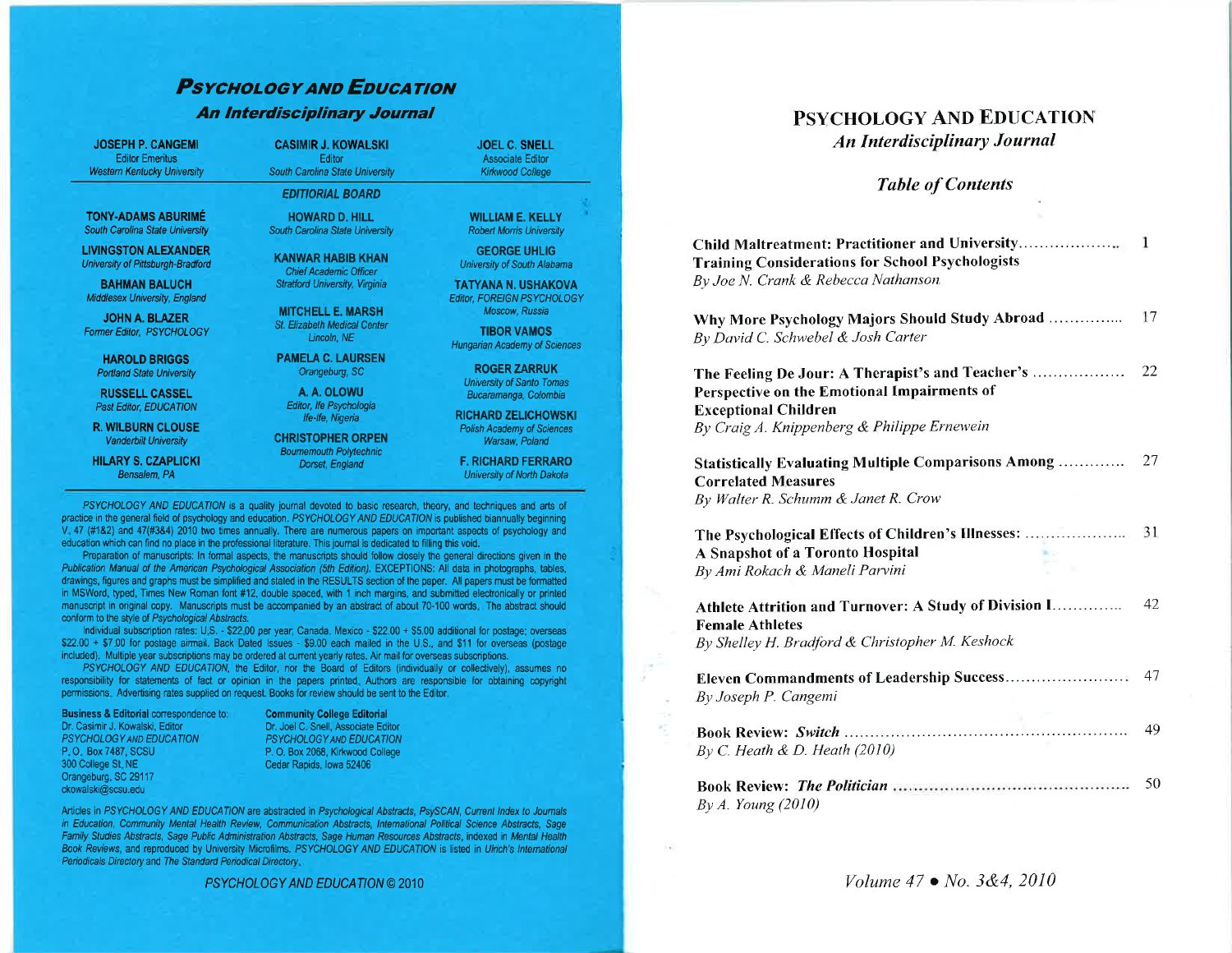### The Feeling De Jour: A Therapist's and Teacher's Perspective on the Emotional Impairments of Exceptional Children

### Crøig A. Knippenberg LCSW, M.Div. ønd Philþpe Ernewein, MA

Combing a clinical and school-based perspective, the authors of this article examine how the critical ingredients of student affect and classroom environment impacts the learning of exceptional students. Those diagnosed with ADHD, LD, ASD, Bipolar, OCD, process Íheir emotions in often more intense, more impulsive and more life inhibiting manners than those students without diagnosed exceptionalities. Exceptional children have a stronger reactivíty to environmental stimuli (Feifer). These amygdale drive responses take their toll on the families, the classroom peer relationships and the individual's own sense of self and result in failed relationships and failed academic attainment.

Researchers, parents, educators and the children/teens themselves have long recognized that exceptional students, those diagnosed with ADHD, LD, ASD, Bipolar, OCD, process their emotions in often more intense, more impulsive and more life inhibiting manners than those students without diagnosed exceptionalities. Exceptional children have a stronger reactivity to environmental stimuli (Feifer). These amygdala driven responses take their toll on the families, the classroom, peer relationships and the individual's own sense of self and result in failed relationships and failed academic attainment.

#### Notes From the Family: Derek Wants To Go

Take for example, Derek, age 6, who came home from school and asked his mother if she could take him to Dairy Queen. Kris, his mother, responded by saying that if he completed his reading time, cleaned his room, and if she could get dinner prepared she would consider it. That's all he needed! Derek raced up to his room and Kris headed to the kitchen. About a half hour later, Derek came down and asked if she was ready to go. When questioned as to whether or not he had completed his tasks, he had not; Derek broke down into a fit of rage after being told they weren't going. "You promised you were taking me to Dairy Queen!" he screamed. No amount of explaining the facts and the contingencies of the earlier discussion could calm him down. Only serving to fuel his anger more completely. Finally, before racing off to his room and slamming the door. little Derek called his mother a "scum sucking bottom dweller!" Kris, was devastated. To make matters worse, Derek returned to the kitchen a short time later in a change mood and stated: "So, are we going now?" Kris, was flabbergasted. In tears, she replied: "How could you think we are going? Don't you see what you have done to me?" Derek, with changed mood and equal bewilderment replied: "What is it? PMS?" All this, from a 6 year old!

#### 23 The Feeling De Jour

Derek's story is a perfect example of how the exceptional child with impulse control struggles processes emotions at a much faster rate than others. Seemingly coming out of nowhere and with the intensity of a freight train, the EX child and adolescent feels the burst of emotion (anger and anxiety are the big ones) and then is unable to utilize the frontal lobe to curtail the intensity or reflect upon ways to express it. Neither, are they able to use higher level thinking skills to think of solutions to these miniscule difficulties in life. Unlike Aristotle, who commented that the mark of a civilized human being was the ability to reflect upon anger and direct it in the appropriate manner, the EX individual is a puppet to their emotions.

Making this even harder to understand for others who are friends, teachers, or family members, is the quickness with how these emotions are processed and then moved on from. While others are recovering from the emotional onslaught, the EX child moves onto the next stimulation and subsequent emotion. Their anger can turn on a dime to excitement and happiness depending upon what's going on around them.

#### Notes From the Classroom: A Day in the Life of Micah

Micah, a 9th grader, arrived late to first period, bleary eyed and his hair uncombed. As is often the case, Micah had trouble sleeping the night before (and therefore trouble getting up); this always has great potential to impact his behavior the following day.

When asked if he had turned in his homework, it was as if a switch had been flipped. The slow-paced, drowsy personality suddenly became energized, unfortunately with powerful negativity: Why are you bothering me? I did it, just left it at home on the printer. Call my mom, I don't care. I don't even want to be here.

The explosive moment showed that this was not his first challenge of the day. A follow-up call with Micah's mom proved that it had been a tremendous struggle to get him out of bed and to school that morning.

Perhaps most disturbing to the teachers and aides in the school setting was how many impulse control disordered children responded to recent mass traumas. Starting with the Columbine shootings, these were the children who were playing with pretend guns while on the play ground the very next day. When confronted by upset adults, they showed little understanding of their bewilderment. Two boys (both diagnosed with ADHD) in a school assembly the next day, erupted into an argument as I helped them discuss their questions and concerns. At the discussion point, was what type of bombs were used and how big an explosion they would make!

So too, were many of their responses following 9/11. That very afternoon, several were out on the playground playing world war III and pretending to be crashing airplanes! No wonder others often consider the EX individual to lack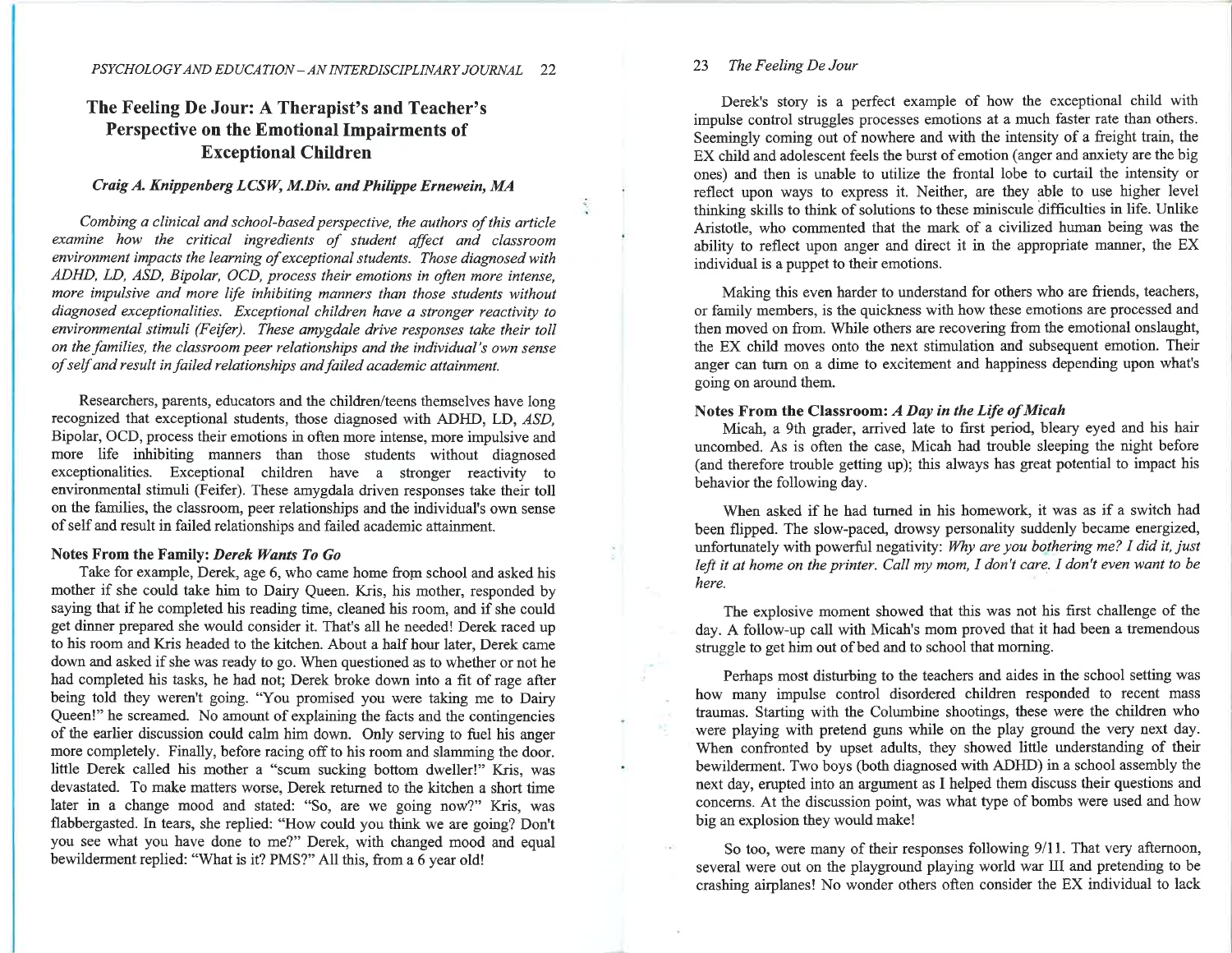remorse and a basic understanding of emotions. While most do feel things, experience empathy and feel remorse, they just process these emotions and experiences much quicker than most. Leaving them misunderstood and rejected once again.

#### Notes From the Classroom: A Day in the Life of Micah

Micah was clearly not ready to learn about similes and metaphors or dependent clauses and comma splices; the emotional needs of the moment greatly outweighed the academic. My experience has shown that if the sociaVemotional capacities are overly stressed, leaming, of the academic kind, is unlikely to occur no matter how great the lesson. There are however opportunities for other teachable moments.

As I needed to continue the lesson for the other students in the class, I requested that Micah write in his journal. After his outburst I calmly and directly told him, "Tell me what's going on in your journal." The journal system is something established from the first day of school; it is at the core of the first lesson I teach. Micah turns to his well-wom, spiral journal immediately. He knows I will write him back at the end of class.

#### Dear Mr. E,

I had so much trouble getting here today. My mom was pushing me & I didn't want to come without my homework. I get the book we are reading & actually really like it, just didn't get the assignment done. I feel like I'm disappointing everyone in my life. My dad comes back from a business trip on Friday and he'll be mad too. Can I stay in at lunch to do the homework? Sincerely, Micah

As Micah describes, these emotions of the moment; intense outbursts and negative responses from others often lead to the EX individual feeling misurderstood. Linjustifiably accused (since they are stopping and reflecting upon all the pieces to the problem) and a resulting sense of unresolved anger or a deep sense of shame. When asked to discuss the situation at a later, calm time, their typical response is to refuse to talk about it. Unable to process the facts in a calm way and gain a fuller appreciation of the cause and effect of social and emotional relationships only sets them up to repeat the same overly emotional process. As Abraham Lincoln stated: "Unless we understand the past, we are bound to repeat it." Failing to process in the moment or later on makes them "prisoners of the moment" to their emotions (Ratey, 1997).

### Recommendations For Home & School

In order to help change this impulsive emotional process, it's important for parents and educators to remember three very basic strategies for change. First, begin with plenty of positive messages of value and self worth. Since EX students experience substantially more negative feedback than other students, they first need to feel someone is on their side emotionally and truly values their

#### 25 The Feeling De Jour

emotions and opinions (Kirby, 1994).

Secondly, set up a structured discussion time in the home or classroom where discussion of emotional issues are reinforced and positively rewarded. In our group setting for example, we start by giving others positive points after a particular activity. Next, we ask if anyone can admit that they should lose <sup>a</sup> point for their behavior or negative emotional response. Any student, who is able to do so, looses a point but immediately eams two positive points for the group for the simple act of taking responsibility for their actions. In the home setting, always let yow child know that while they might receive a negative consequence for their outbursts, this consequence will be cut in half for simply being willing to admit it and talk about it.

Finally, further reinforce your child or student if they are able to discuss the details of what happened and engage in successful problem solving. Start with what they were thinking and feeling about the problem and then help them move to look at what the other person was thinking or feeling. Then help them brainstorm about how they might have behaved differently or what they could do next time and to then make amends with the other person. On this end, emphasize that others will forgive you if you take responsibility afterwards and communicate to the other person that you understand and appreciate their perspective.

### Notes From the Social Circle: Evøn's Outburst and the Response

As an example, Evan was a 10 year old who had an outburst over not being selected by John to be the goalie for the upcoming soccer game. At the start of the discussion, Evan was reinforced for later joining in the game as a forward (he had sat out earlier) and made some attempts at being a positive player. This acknowledgement allowed him the strength to admit that he had an emotional outburst (although he still felt it unfair that John had picked a girl to be goalie).

Starting with his perspective, we asked him to explain why he thought this had happened. He immediately responded that John didn't think he was any good at being goalie and purposely chose the other child. We then brainstormed other reasons he might have made his decision. Perhaps the other child raised her hand first, perhaps he didn't like how Evan was waving his hand to be selected, that perhaps John liked the girl and wanted to win her affections, or that it was just a quick decision on John's part and had nothing to do with his feelings about Evan.

John was then asked to comment on why he picked the other player. To everyone's delight and laughter, John explained that his mother had told him to always let girls go first! He was simply trying to be a gentleman. The end of the discussion focused on how Evan could have handled the situation differently by simply asking John if he could be the second goalie. Everyone then reinforced Evan's process and the group as a whole was rewarded an additional five points.